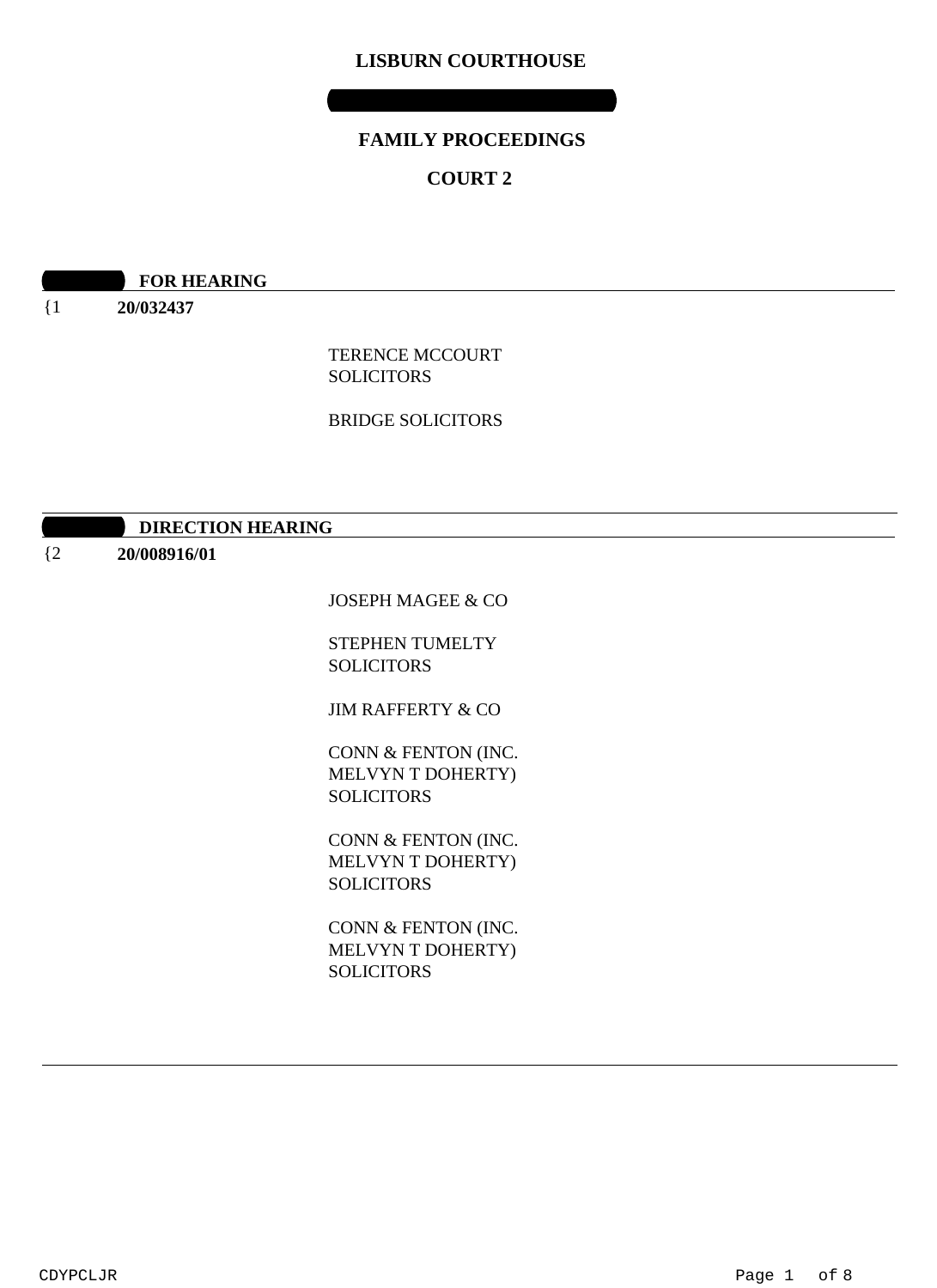JOSEPH MAGEE & CO

STEPHEN TUMELTY SOLICITORS

JIM RAFFERTY & CO

CONN & FENTON (INC. MELVYN T DOHERTY) **SOLICITORS** 

CONN & FENTON (INC. MELVYN T DOHERTY) **SOLICITORS** 

CONN & FENTON (INC. MELVYN T DOHERTY) SOLICITORS

#### {4 **20/008916**

BUSINESS SERVICES ORGANISATION

STEPHEN TUMELTY SOLICITORS

JIM RAFFERTY & CO

CONN & FENTON (INC. MELVYN T DOHERTY) SOLICITORS

CONN & FENTON (INC. MELVYN T DOHERTY) **SOLICITORS** 

CONN & FENTON (INC. MELVYN T DOHERTY) SOLICITORS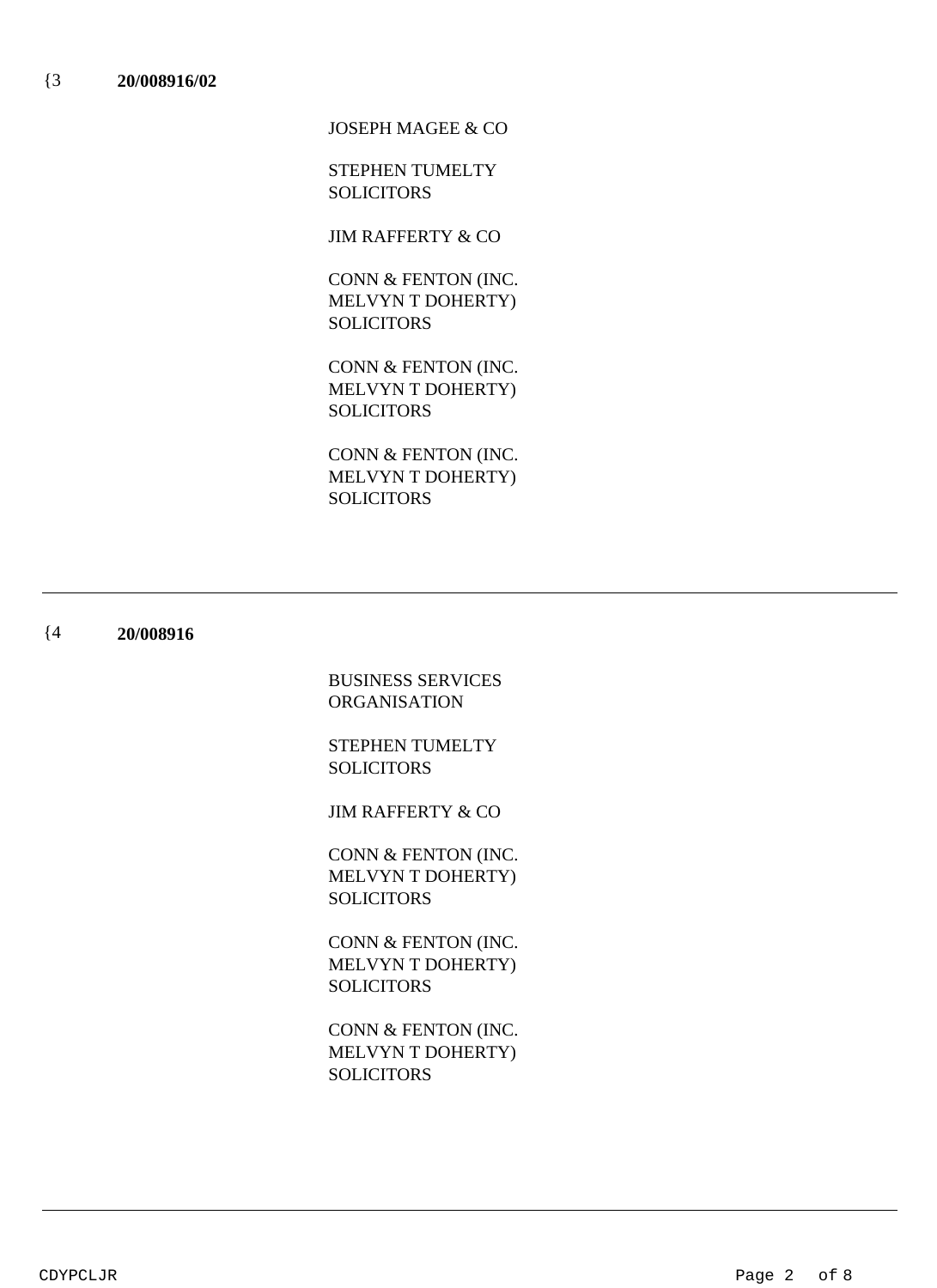### {5 **18/020377/04**

## GLYNIS RUSSELL

CONN & FENTON (INC. MELVYN T DOHERTY) SOLICITORS

BUSINESS SERVICES ORGANISATION

CAMPBELL & CAHER SOLICITORS

|   | <b>FOR REVIEW</b> |                              |
|---|-------------------|------------------------------|
| 6 | 19/100652         |                              |
|   |                   |                              |
|   |                   | <b>MADDEN &amp; FINUCANE</b> |
|   |                   | <b>SOLICITORS</b>            |
|   |                   | <b>BANNON CRAWFORD</b>       |
|   |                   | <b>SOLICITORS</b>            |
|   |                   |                              |
|   |                   |                              |
|   |                   |                              |
|   |                   |                              |
|   |                   |                              |
| 7 | 19/099744         |                              |
|   |                   | P J MCGRORY & CO             |
|   |                   | <b>SOLICITORS</b>            |
|   |                   |                              |

MADDEN & FINUCANE **SOLICITORS**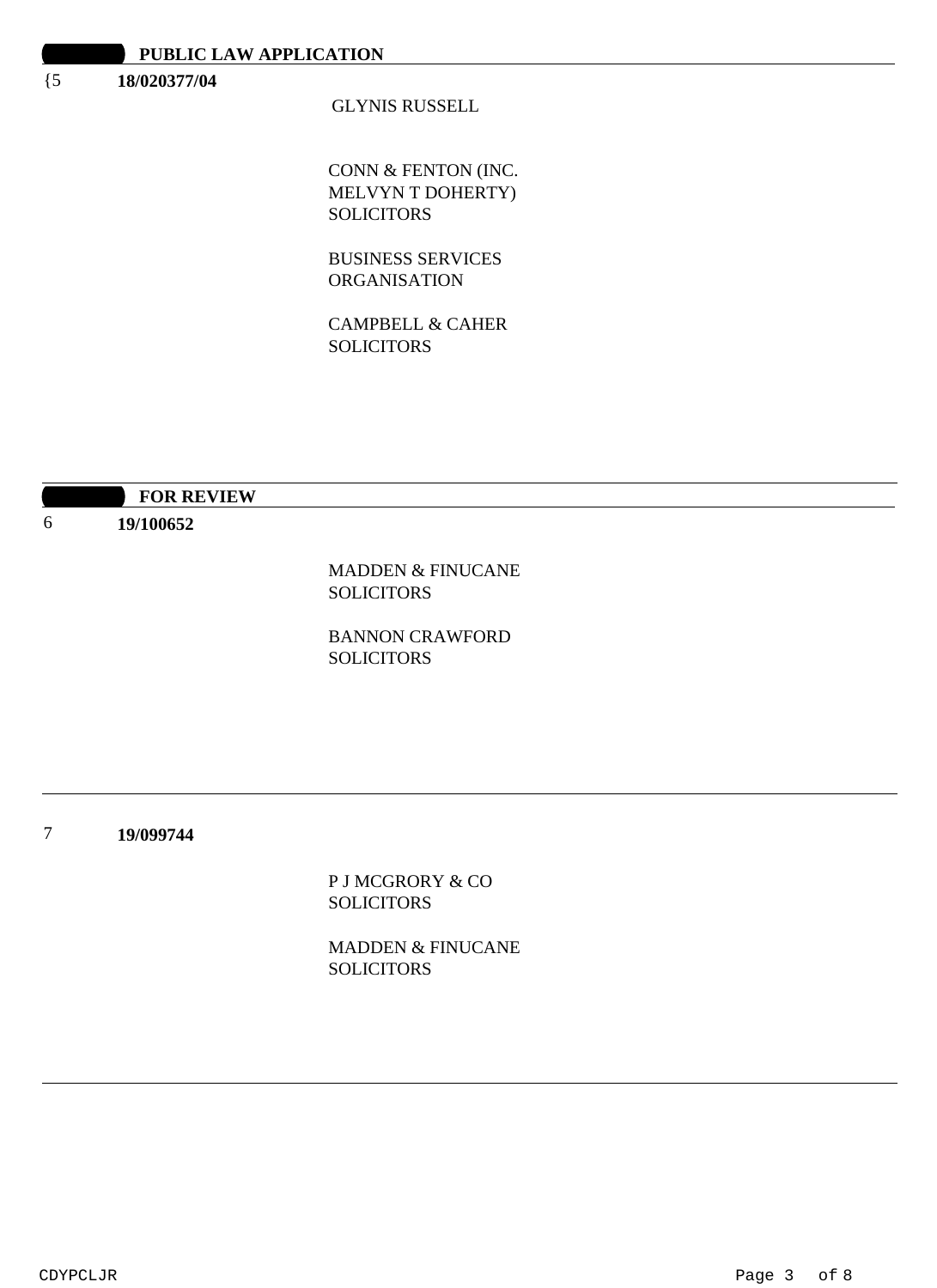BREEN RANKIN LENZI SOLICITORS

CONN & FENTON (INC. MELVYN T DOHERTY) **SOLICITORS** 

CONN & FENTON (INC. MELVYN T DOHERTY) **SOLICITORS** 

#### 9 **19/104387**

MURRAY KELLY MOORE SOLICITORS

DONALDSON MCCONNELL & CO SOLICITORS

10 **19/015559**

MCCOURT & MAGUIRE

BANNON CRAWFORD **SOLICITORS**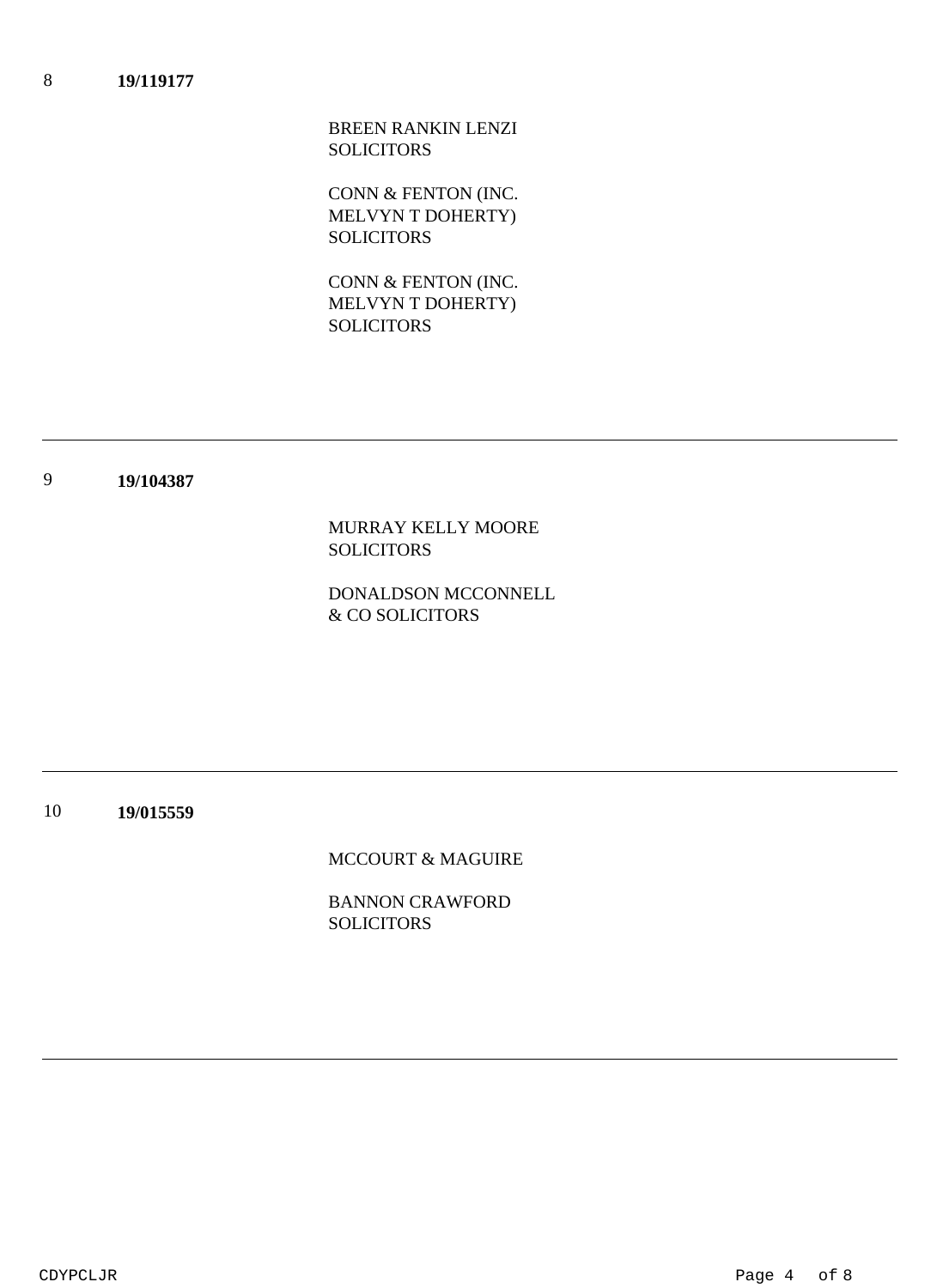# MKB LAW SOLICITORS

CAMPBELL & CAHER **SOLICITORS** 

{12 **18/014558/02**

13 **19/101225**

> BANNON CRAWFORD SOLICITORS

> MACELHATTON & CO **SOLICITORS**

14 **20/027686**

> TERENCE MCCOURT SOLICITORS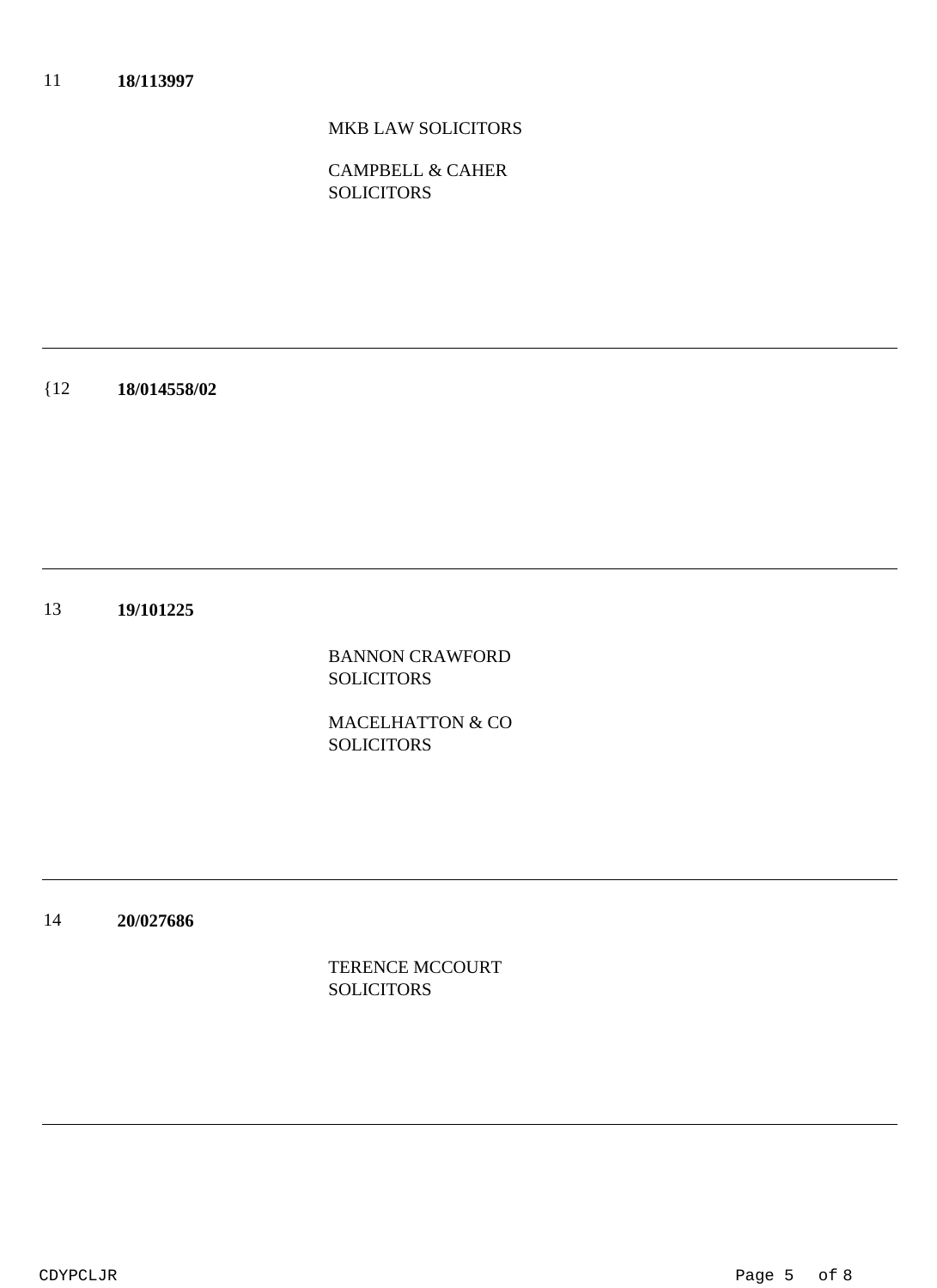CAMPBELL & CAHER **SOLICITORS** 

W G MAGINESS & SON **SOLICITORS** 

#### 16 **19/117387**

LARKIN O'CONNOR CASSIDY

KRISTINA MURRAY SOLICITORS

17 **20/017466**

> TERENCE MCCOURT **SOLICITORS**

#### 18 **15/027101/04**

TERENCE MCCOURT **SOLICITORS** 

DEIRDRE LAVERY SOLICITOR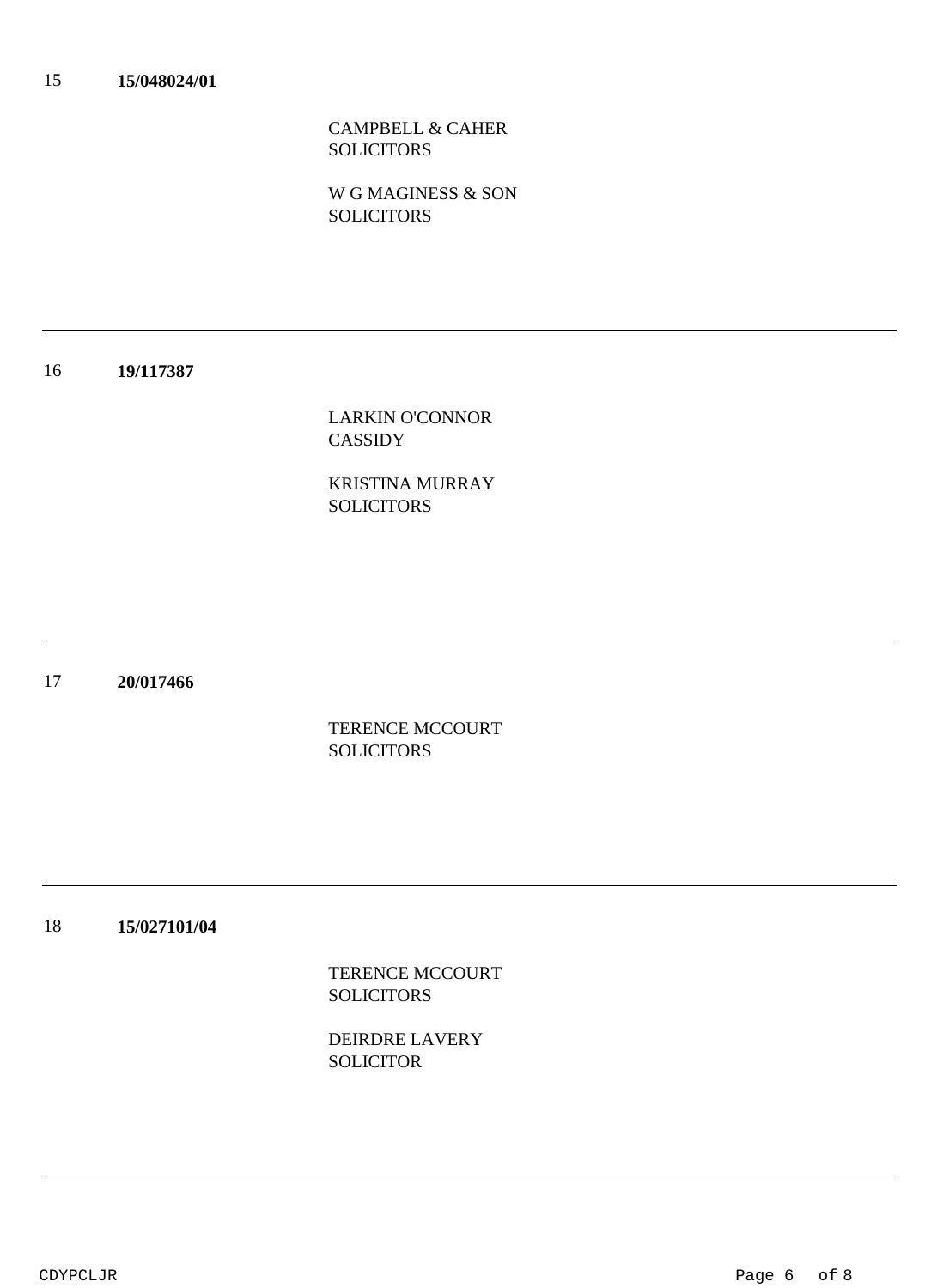## ANDREA REID SOLICITORS

J MULHOLLAND & CO

### 20 **18/095744/02**

P J MCGRORY & CO SOLICITORS

MACELHATTON & CO SOLICITORS

21 **19/054562**

BRIDGE SOLICITORS

CAMPBELL & CAHER **SOLICITORS** 

### **10:30 CONTEMPT HEARING**

22 **19/043089**

TERENCE MCCOURT **SOLICITORS** W G MAGINESS & SON **SOLICITORS** 

### **09:00 AM FOR HEARING**